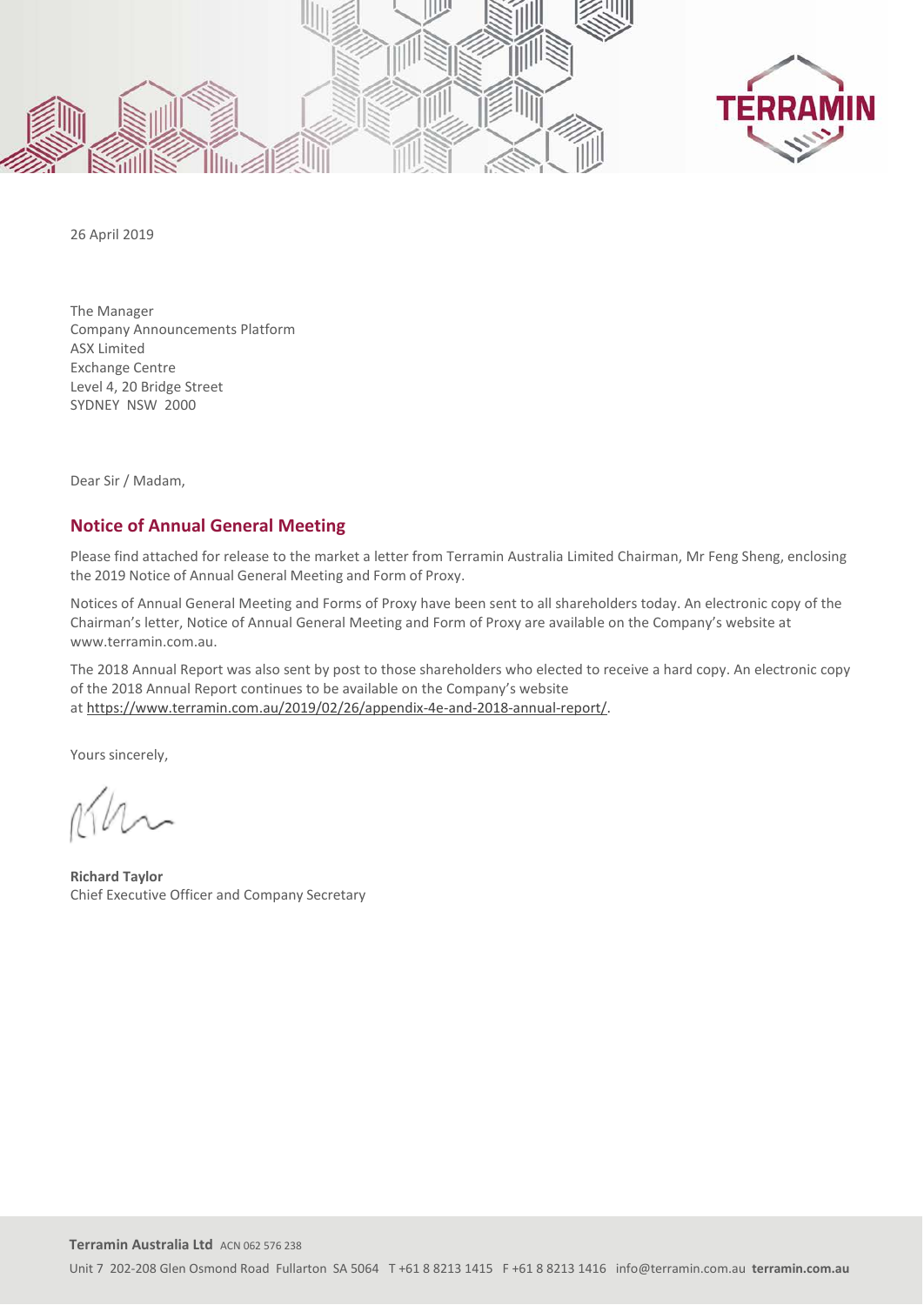



26 April 2019

## **Notice of 2019 Annual General Meeting**

Dear Shareholder,

On behalf of the Board of Directors I am pleased to invite you to attend the Terramin Annual General Meeting of Shareholders (**AGM**) on Thursday 30 May 2019. The meeting will be held at Level 7 342-348 Flinders Street Melbourne VIC 3000 commencing at 11:00 am (Melbourne time).

The Notice of Meeting including explanatory notes and Proxy Form is enclosed. I encourage you to read the explanatory notes to have a full understanding of the resolutions beingput.

The 2018 Annual report provides you with a detailed overview of the company's business activity during the year. The annual report may be viewed at our website www.terramin.com.au. If you requested a printed copy of the annual report, it will be mailed to you separately.

If you are able to attend the AGM, please bring the enclosed proxy form with you to facilitate registration at the AGM.

If you do not plan on attending the AGM, you are encouraged to appoint a proxy to attend and vote on your behalf by using the enclosed proxy form or by appointing your proxy online at www.investorvote.com.au. Proxies must be received no later than 11:00 am (Melbourne time) on Tuesday, 28 May 2019 to be valid for the AGM.

We look forward to seeing you at the AGM.

Yours sincerely,

**Feng Sheng** Chairman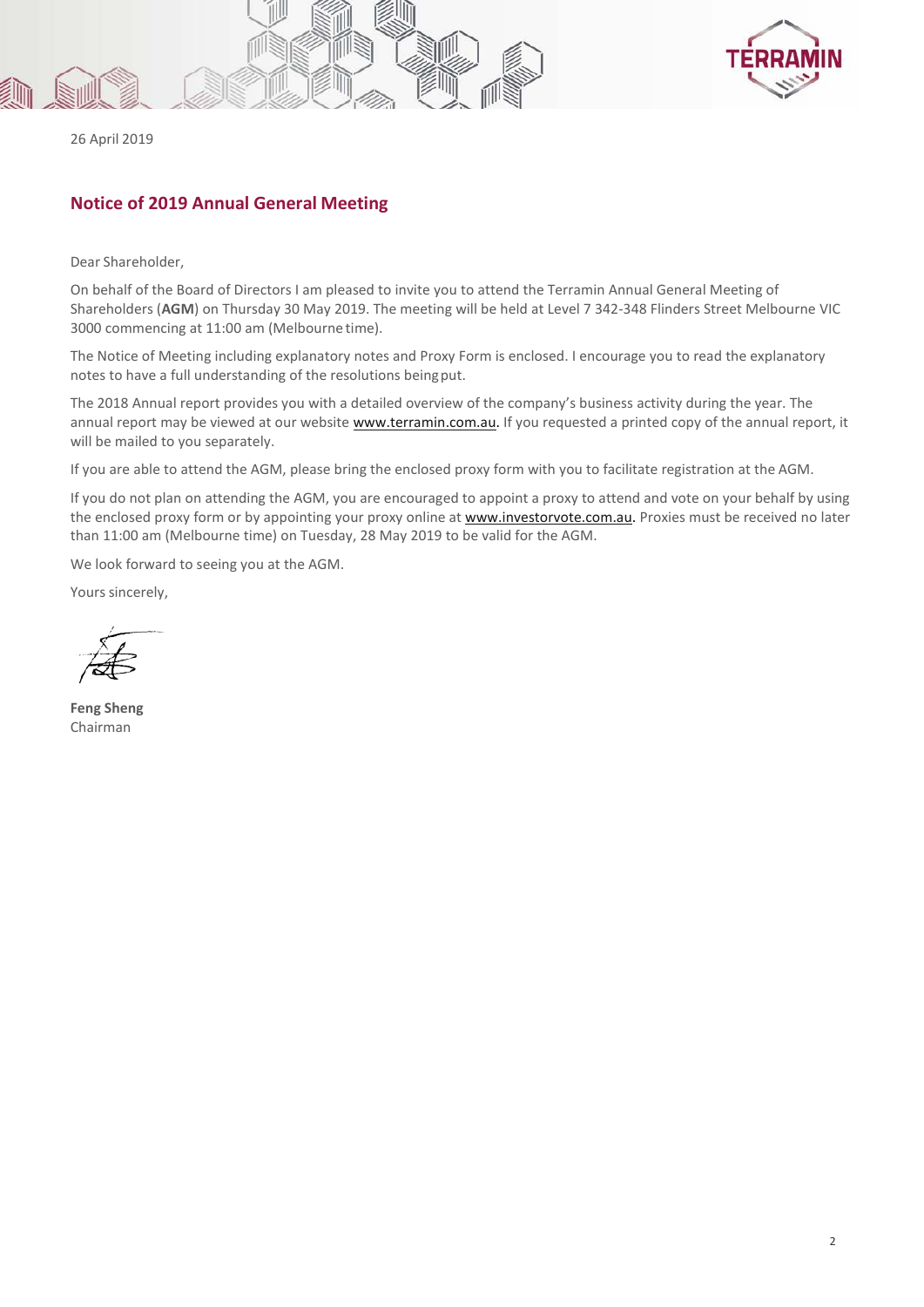



# **Notice of 2019 Annual General Meeting**

*Notice is hereby given that the Annual General Meeting of Terramin Australia Limited (the Company) will be held at Level 7, 342-348 Flinders Street Melbourne Victoria 3000 Australia at 11:00AM (AEST) on Thursday 30 May 2019.*

## **ORDINARY BUSINESS**

## **ANNUAL REPORT AND ACCOUNTS**

To receive and consider the Company's Financial Report and reports of the Directors and auditors in respect of the financial year ended 31 December2018.

The Company's 2018 Annual Report is available at https://www.terramin.com.au/2019/02/26/appendix-4e-and-2018 annual-report/.

*Note: There is no requirement for shareholders to approve the report and accounts and accordingly no Resolution will be put to shareholders regarding this item of business.*

#### **RESOLUTION 1 - REMUNERATION REPORT – (NON-BINDINGRESOLUTION)**

To consider, and if thought fit, pass the following Resolution as an ordinary Resolution:

*"That the Company's Remuneration Report for the year ended 31 December 2018 be adopted."* 

Please refer to page 4 of this Notice of Meeting for the Voting Exclusions that apply to this Resolution.

## **RESOLUTION 2 - RE- ELECTION OF MR MICHAEL KENNEDY AS A DIRECTOR OF THE COMPANY**

To consider and, if thought fit, pass the following Resolution as an ordinary Resolution:

*"That Mr Michael Kennedy be re-elected as a Director of theCompany."*

Mr Kennedy, in accordance with Rule 58 of the Company's Constitution and Listing Rule 14.4, retires and, being eligible, offers himself forre-election.

## **SPECIAL BUSINESS**

#### **RESOLUTION 3 - APPROVAL TO ISSUE AN ADDITIONAL 10% OF ISSUED CAPITAL OVER A 12 MONTH PERIOD**

To consider and, if thought fit, pass the following Resolution as a special Resolution:

*"That for the purpose of ASX Listing Rule 7.1A and for all other purposes, approval be given to issue equity securities (as defined in the ASX Listing Rules) equivalent to an additional 10% of the number of ordinary securities on issue calculated in accordance with the formula in ASX Listing Rule 7.1A.2 and on the terms described in the accompanying Explanatory Memorandum".*

Please refer to pages 4-5 of this Notice of Meeting for the Voting Exclusions that apply to this Resolution. Please note that in the event that the Company's market capitalization exceeds \$300 million on the date of the meeting, the Company will withdraw this Resolution3.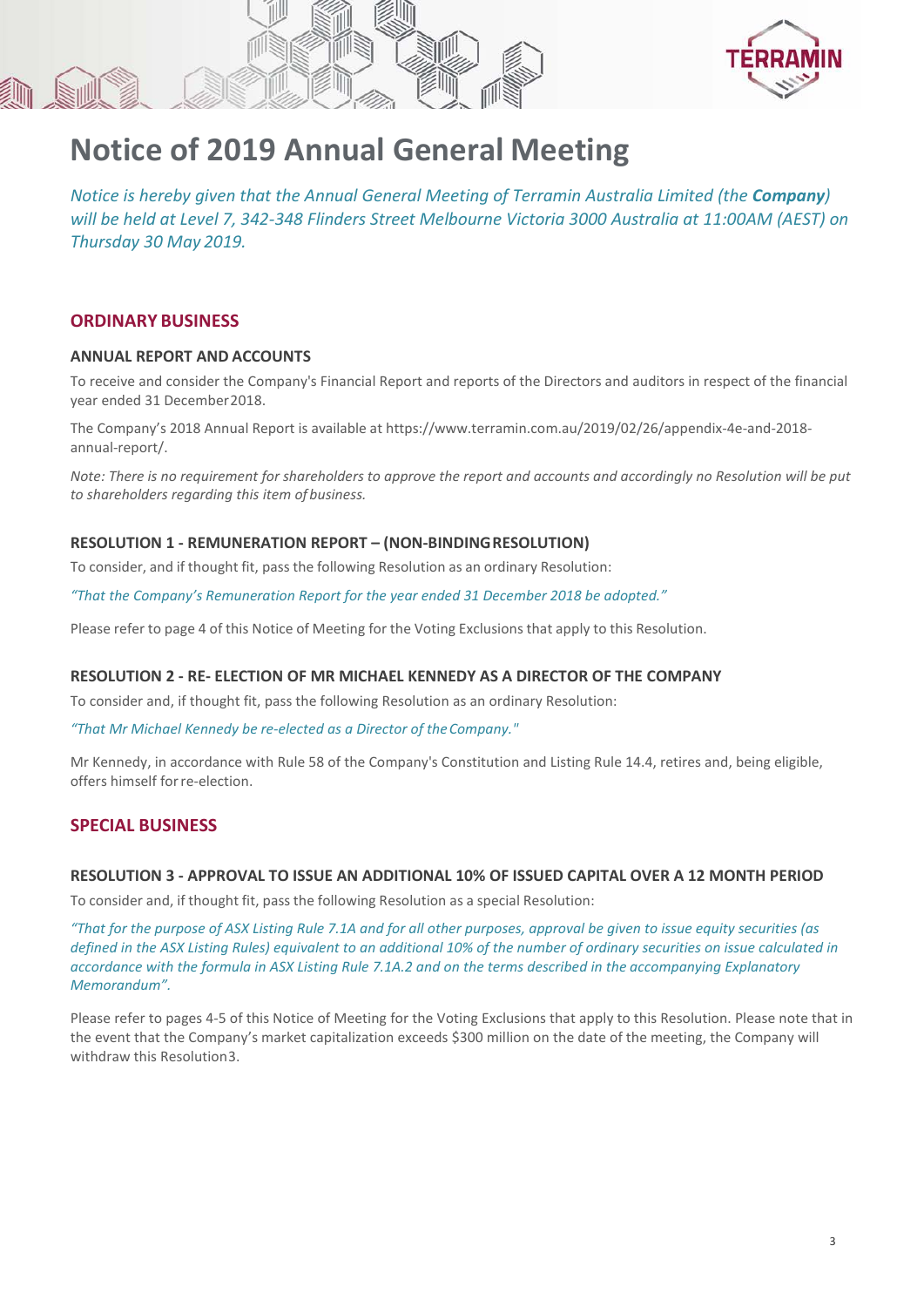



## **NOTES RELATING TO VOTING**

#### **1. Determination of membership and voting entitlement**

For the purpose of determining a person's entitlement to vote at the Annual General Meeting, a person will be recognised as a member and the holder of shares in the capital of the Company if that person is registered as a holder of those shares at 7:00pm (AEST) on Tuesday 28 May2019.

#### **2. Voting Exclusions**

#### *Resolution 1*

In accordance with the Corporations Act, a vote must not be cast (in any capacity) on Resolution 1 by or on behalf of a member of the Company's key management personnel (KMP), details of whose remuneration are included in the 2018 Remuneration Report, or a Closely Related Party of a KMP (Restricted Person), whether the votes are cast as a shareholder, proxy or in any other capacity.

However, a vote may be cast by a Restricted Person on Resolution 1 if:

- (a) the vote is cast as a proxy; and
- (b) the proxy appointment is in writing and it specifies how the proxy is to vote on Resolution 1; and
- (c) the vote is not cast on behalf of a Restricted Person.

Further, the Company need not disregard a vote cast by the Chairman as a proxy if the appointment does not specify the way the proxy is to vote on Resolution 1 and expressly authorises the Chairman to exercise the proxy, even though the Resolution is connected directly or indirectly with the remuneration of the KMP.

#### *Resolution 3*

In accordance with the Listing Rules, the Company will disregard any votes cast in favour of this resolution by a person (and any associate of such a person) who is expected to participate in, or who will obtain a material benefit as a result of, the proposed issue (except a benefit solely by reason of being a holder of ordinary securities in the Company), if this resolution is passed.

However, the Company need not disregard a vote if:

• it is cast by a person as a proxy for a person who is entitled to vote, in accordance with the directions on the proxy form;

or

• it is cast by the person chairing the meeting as proxy for a person who is entitled to vote, in accordance with a direction on the proxy form to vote as the proxy decides.

At the date of the Notice the potential allottees of the securities are not known or identified. Therefore, no existing shareholders' votes will be excluded under the voting exclusion in this Notice.

#### **3. Proxies:**

- (a) A member entitled to attend and vote is entitled to appoint a person or body corporate as proxy to attend and vote for the member.
- (b) Where the member is entitled to cast two (2) or more votes, the member may appoint two (2) proxies and may specify the proportion or number of votes each proxy is appointed to exercise.
- (c) If the member appoints two (2) proxies and the appointment does not specify the proportion or number of the member's votes each proxy may exercise, each proxy may exercise half of the votes.
- (d) A proxy need not be a shareholder of the Company.
- (e) Proxies given by companies must be executed in accordance with the Corporations Act or by a duly authorised officer.
- (f) To be effective, a form appointing a proxy and the power of attorney (if any) under which it is signed or an attested copy thereof must be delivered to Computershare Investor Services Pty Limited GPO Box 242 Melbourne Victoria 3001 Australia, or alternatively you can fax your form to 1800 783 447 (within Australia) or +61 3 9473 2555 (outside Australia), not later than 11:00AM (AEST) on Tuesday 28 May 2019.
- (g) Vote online: Shareholders can also cast their votes online at www.investorvote.com.au and follow the prompts. To use this facility you will need your Shareholder Reference Number (SRN) or Holder Identification Number (HIN), postcode and control number as shown on the proxy form. You will have taken to have signed the proxy form if you lodge it in accordance with the instructions on the website.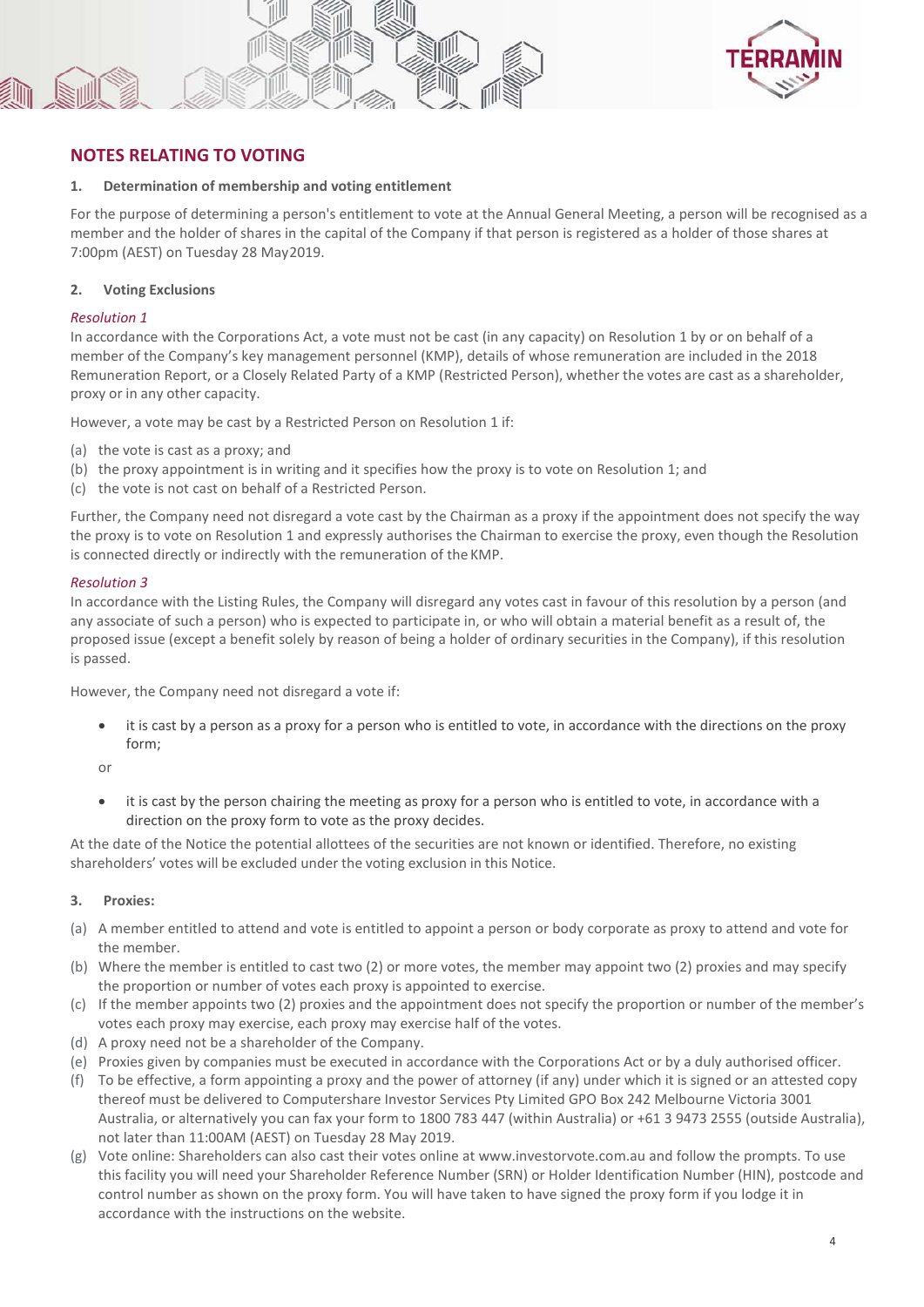

- (h) Custodian Voting For Intermediary Online subscribers only (Custodians), please visit www.intermediaryonline.com to submit your voting intentions.
- (i) If you appoint a proxy, the Company encourages you to direct your proxy how to vote on each Resolution by marking the appropriate boxes on the proxy form.
- (j) Shareholders may direct the Chairman how to vote by directing the Chairman to vote for or against, or to abstain from voting on each Resolution.
- (k) In accordance with sections 250R(4) and (5) of the Corporations Act, the Chairman will not vote any undirected proxies in relation to Resolution 1 unless the shareholder expressly authorises the Chairman to vote in accordance with the Chairman's stated voting intentions. Please note that if the Chairman of the meeting is your proxy (or becomes your proxy by default), by completing the attached proxy form or online, you will expressly authorise the Chairman to exercise your proxy on Resolution 1 even though it is connected directly or indirectly with the remuneration of a member of Key Management Personnel for the Company, which includes the Chairman.

A form of proxy accompanies this Notice of Annual General Meeting.

#### **DATED** 26 April 2019

**BY ORDER OF THE BOARD**

**Richard Taylor** Chief Executive Officer and Company Secretary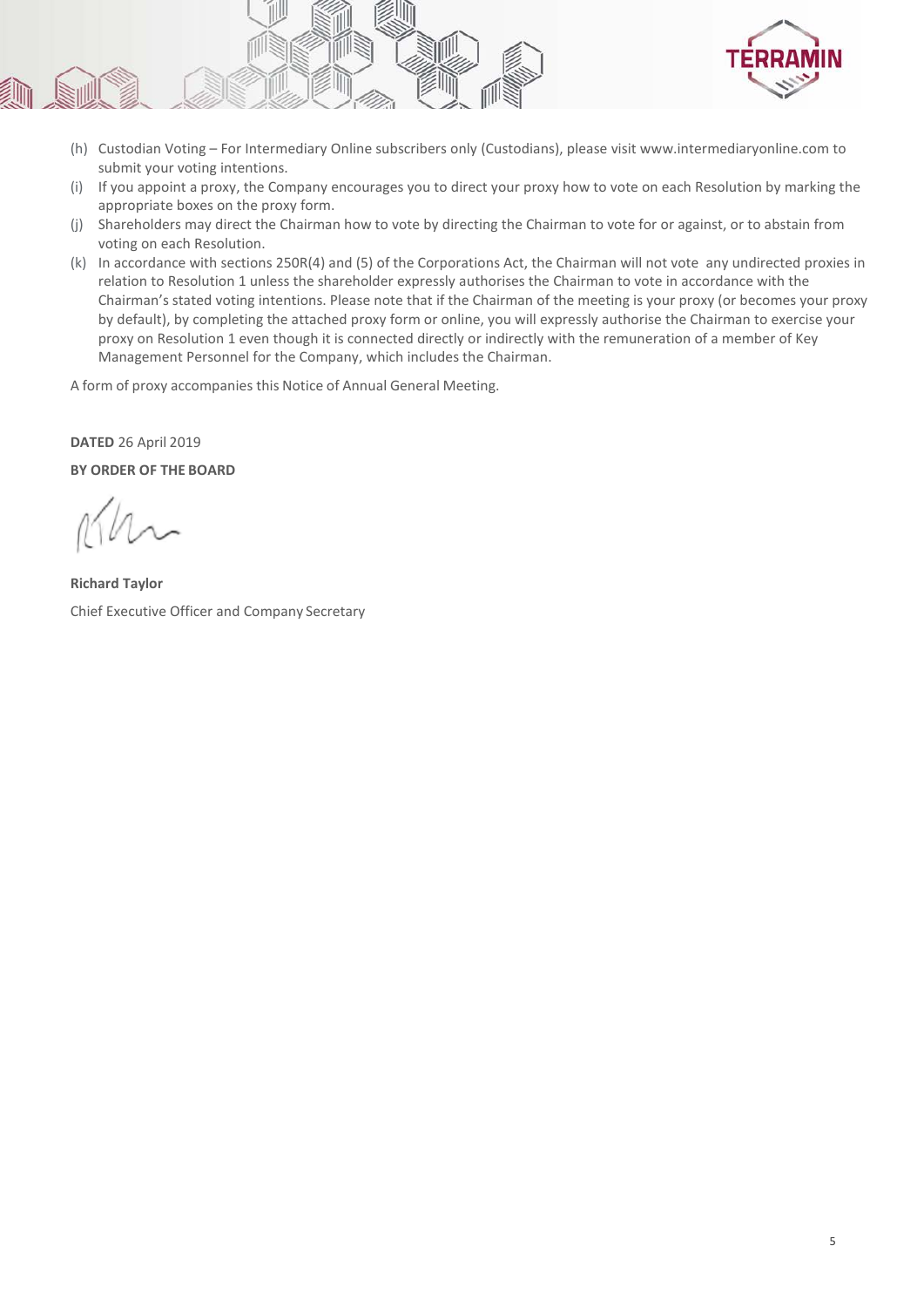



## **EXPLANATORY MEMORANDUM**

#### **GENERAL BUSINESS -**

#### **Receiving Annual Report andAccounts**

In accordance with section 317 of the Corporations Act, the Financial Report, the Directors Report and the Auditors Report for the financial year ended 31 December 2018 will be tabled at the meeting.

There is no requirement for Shareholders to approve these reports. However, the Chairman of the meeting will allow a reasonable opportunity to ask questions and make comments about these reports, the business and management of the Company.

Shareholders will also be given a reasonable opportunity to ask a representative of the Company's auditor, Grant Thornton, questions in relation to the conduct of the audit and the accounting policies adopted by the Company.

#### **RESOLUTION 1 - REMUNERATION REPORT (NON-BINDING VOTE)**

The Company's Annual Report for the financial year ended 31 December 2018 contains a Remuneration Report (within the Directors' Report) which sets out the remuneration policy and practices of the Company and reports on the remuneration arrangements in place for the Company's Directors and Specified Executives (**Remuneration Report**). Shareholders will have a reasonable opportunity at the meeting to comment on and ask questions regarding the Remuneration Report.

Pursuant to section 250R of the Corporations Act, the vote on Resolution 1 is advisory only and will not bind the Directors or the Company. The Board will, however, take the outcome of the vote into consideration when reviewing the remuneration practices and policies of theCompany.

The Board recommends that shareholders vote in favour of this resolution. The Chairman intends to vote undirected proxies in favour of this Resolution1.

#### **RESOLUTION 2 – RE-ELECTION OF MR MICHAEL KENNEDY AS A DIRECTOR**

In accordance with the provisions of ASX Listing Rule 14.5, the Company is required to hold an election of Directors each year. The Company's constitution provides that no Director may hold office without re- election beyond the third Annual General Meeting following the meeting at which the Director was last elected orre-elected.

In accordance with Rule 58 of the Company's Constitution and ASX Listing Rule 14.4, Mr Kennedy retires and, being eligible, offers himself for re-election at the Annual General Meeting.

Mr Michael H Kennedy (BComm – Economics) is the non-executive deputy chairman of the Company. He is a member of the Audit and Risk Committee and a member of the Nomination and Remuneration Committee. He was appointed to the Board of Terramin on 15 June 2005.

Mr Kennedy has enjoyed a 40 year career in the mining industry and has held a number of senior marketing and logistics roles with CRA; managed raw material sales from the Broken Hill, Cobar and Woodlawn mines; managed raw material supply into the Port Pirie lead smelter, Budel zinc smelter (Netherlands) and the Avonmouth (UK) and Cockle Creek (Newcastle) zinc/lead smelters. He was resident Director of the Korea Zinc group of companies in Australia from 1991 until early 2005.

Mr Kennedy is also a director of ASX listed company Resource Base Limited. Mr Kennedy has a direct and indirect interest in 3,934,580 fully paid ordinary shares in the capital of the Company. Mr Kennedy does not hold any options or rights in the Company.

The Board (other than Mr Kennedy who has abstained) recommends that shareholders vote in favour of this Resolution. The Chairman of the Meeting intends to vote undirected proxies in favour of Resolution 2.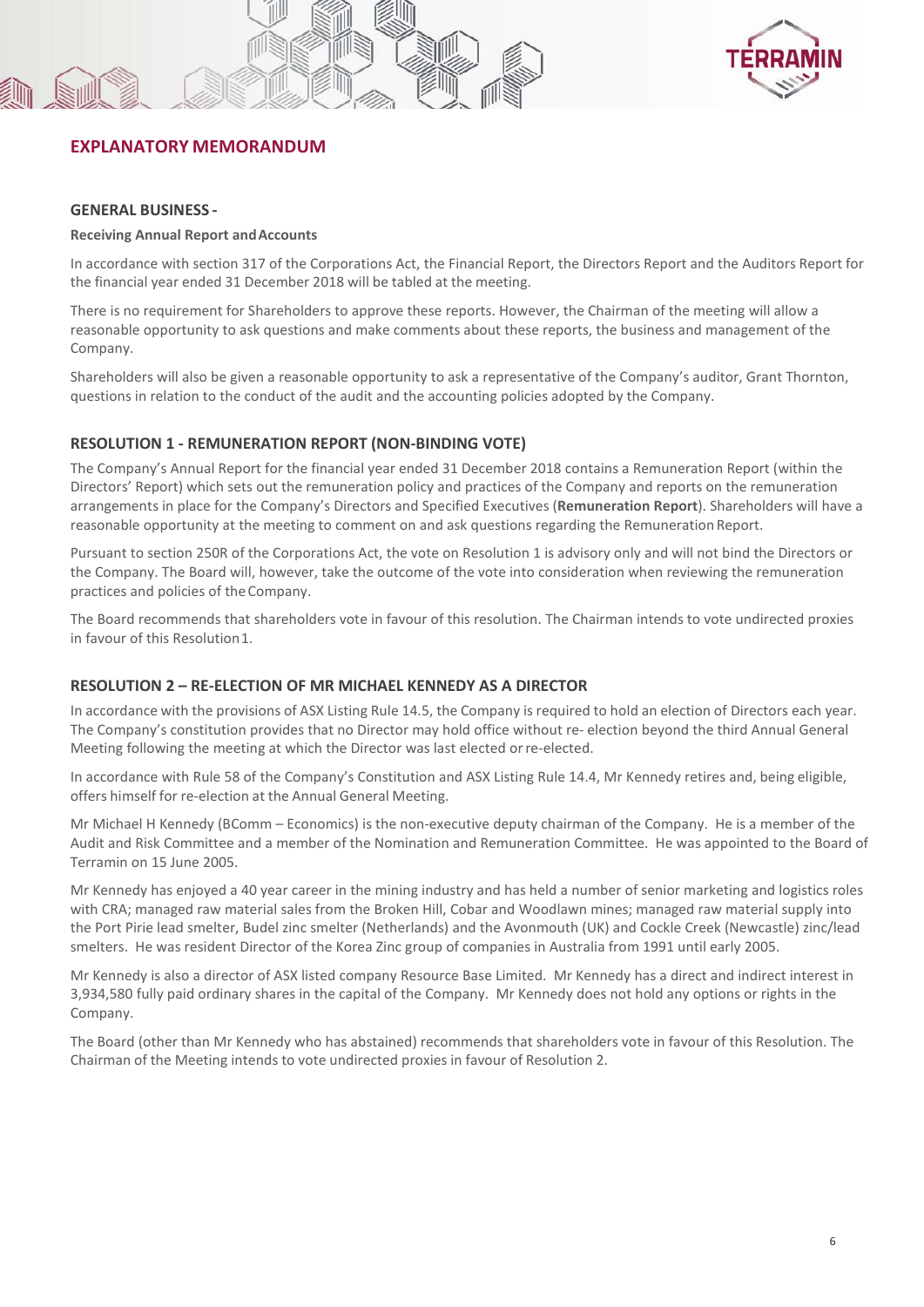

#### **RESOLUTION 3 – APPROVAL TO ISSUE AN ADDITIONAL 10% OF ISSUED CAPITAL OVER A 12 MONTH PERIOD**

Listing Rule 7.1A permits eligible entities that have obtained shareholder approval by special Resolution at an annual general meeting to issue an additional 10% of the entity's issued ordinary securities (calculated using the formula set out below). The ability to issue securities under Listing Rule 7.1A is in addition to the Company's ability to issue 15% of its issued ordinary securities without security holder approval in a 12 month period, under Listing Rule 7.1.

A listed entity must satisfy both of the following criteria at the time of its annual general meeting in order to be eligible to seek approval under Listing Rule7.1A:

- it must have a market capitalisation of \$300 million or less; and
- it must not be included in the S&P/ASX300Index.

The Company must satisfy both criteria as at the date of the annual general meeting. As at 4 April 2019 the Company is not included in the S&P/ASX 300 Index and has a market capitalisation of approximately 174 million $^1$ .

In the event that the Company's market capitalization exceeds \$300 million on the date of the meeting, the Company will withdraw this Resolution3.

The number of equity securities that the Company may issue with approval under Listing Rule 7.1A.2 is calculated using the following formula:

 $(A \times D) - E$ 

A = the number of shares on issue 12 months before the date of issue oragreement:

- plus the number of shares issued in the 12 months under an exception in Listing Rule 7.2;
- plus the number of shares that became fully paid in the 12 months;
- plus the number of shares issued in the 12 months with approval of shareholders under Listing Rules 7.1 or 7.4;
- less the number of shares cancelled in the 12 months.
- $D = 10%$

E = The number of Equity Securities issued or agreed to be issued under Listing Rule 7.1A.2 in the 12 months before the date of issue or agreement to issue that are not issued with the approval of shareholders under Listing Rules 7.1 or 7.4.

A Resolution under Listing Rule 7.1A can only be proposed as a special Resolution at an eligible entity's annual general meeting. A special Resolution is a Resolution that has been passed by at least 75% of the votes cast by members entitled to vote on the Resolution. Securities issued with approval under Listing Rule 7.1A must belong to a class of equity securities (as defined in the Listing Rules) (**Equity Securities**) already quoted. Listing Rule 7.1A cannot be used for placements of securities in a class that has not yet been quoted.

The Company obtained shareholders' approval at the 2018 annual general meeting for such issue of additional 10% of issued capital. No additional shares were issued under this approval since the last annual general meeting.

The Company has no plans to issue shares under approval at present, however given the current status of the Company's projects, the Directors believe it is prudent to have such allowance available for the 12 months from the date of the annual generalmeeting.

The Board recommends shareholders vote in favour of Resolution 3. The Chairman intends to vote undirected proxies in favour of Resolution3.

#### *Information Required by Listing Rule 7.3A*

Listing Rule 7.3A prescribes the information that must be included in the Notice in relation to a Resolution under Listing Rule 7.1A. This information is asfollows:

- 1. The issue price of securities issued under Listing Rule 7.1A must be no lower than 75% of the VWAP for securities in the relevant quoted class calculated over the 15 trading days on which trades in that class were conducted immediately before either:
	- 1.1 the date on which the price at which the securities are to be issued is agreed;or
	- 1.2 if the securities are not issued within 5 trading days of the date in paragraph 1.1 above, the date on which the securities are issued.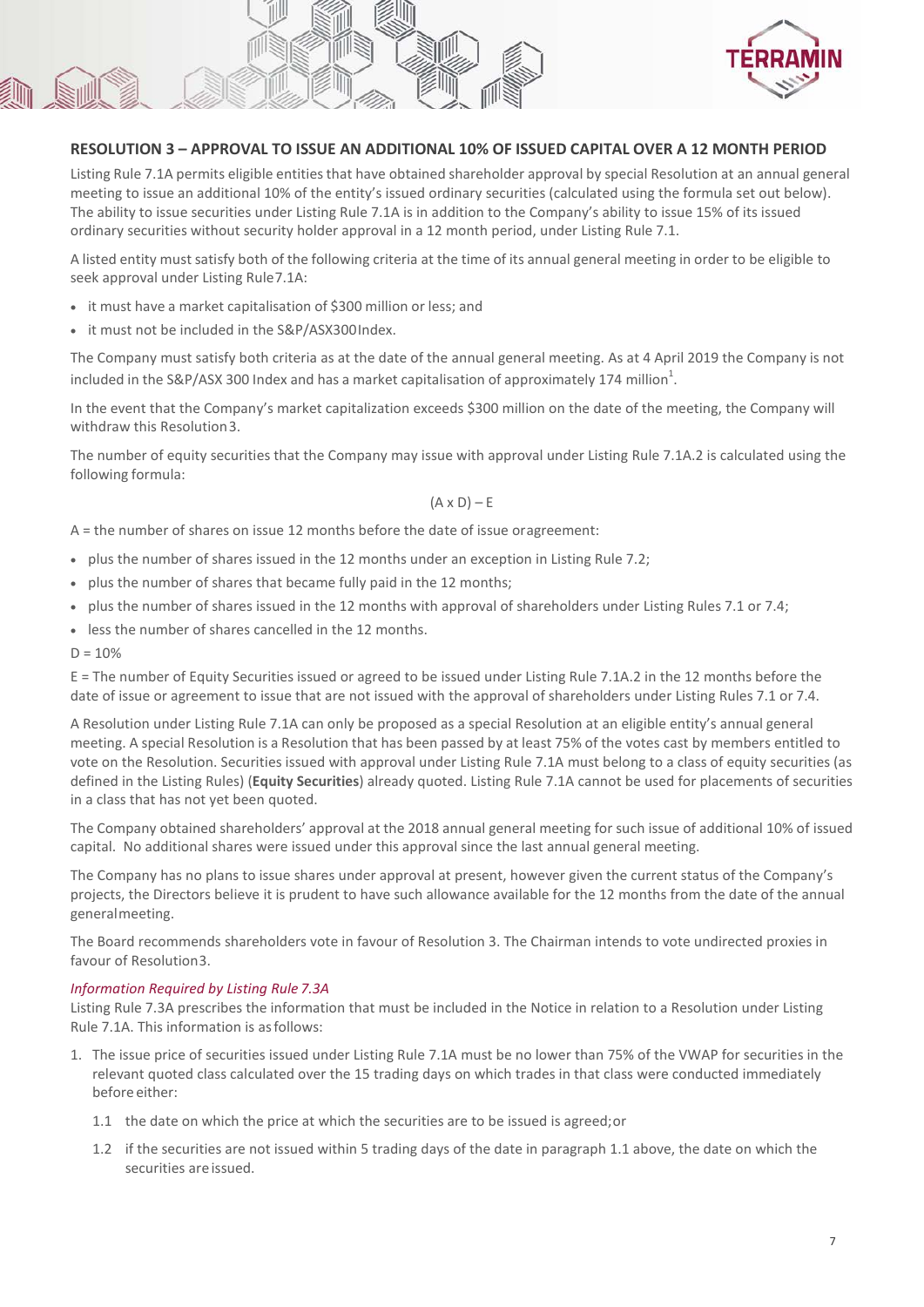

- 2. If Resolution 3 is approved by shareholders and the Company issues additional Equity Securities there is a risk of economic and voting dilution of the existing shareholders including the risk that:
	- 2.1 the market price for the Company's Equity Securities may be significantly lower on the issue date than on the date of the approval under Listing Rule 7.1A; and
	- 2.2 the Equity Securities may be issued at a price that is at a discount to the market price for those Equity Securities on the issue date.

The table below provides details of the quoted and unquoted classes of Equity Securities the Company has on issue at the date of the Notice.

*1 The market capitalisation is calculated by multiplying the number of shares on issue (1,869,601,371 Shares) by the Share price (\$0.093 as at 4 April 2019)*

| <b>Equity Securities</b>                          | <b>Number of issue</b> |
|---------------------------------------------------|------------------------|
| Quoted fully paid ordinary shares                 | 1,869,601,371          |
| Unquoted \$0.20 options expiring on 2 August 2023 | 2,500,000              |
| Unquoted \$0.25 options expiring on 2 August 2023 | 2,500,000              |
| Unquoted \$0.32 options expiring on 2 August 2023 | 2,500,000              |
| Unquoted \$0.40 options expiring on 2 August 2023 | 2,500,000              |

The following table illustrates the potential dilution of existing shareholders on the basis of the number of ordinary securities for variable "A" as at the date of this notice ("current variable A") and where variable "A" is 15% and 30% greater than the current variable "A":

|                                                        | <b>Current variable "A"</b> | 15% increase in current 30% increase in current |               |
|--------------------------------------------------------|-----------------------------|-------------------------------------------------|---------------|
|                                                        |                             | variable "A"                                    | variable "A"  |
|                                                        | 1,869,601,371               | 2,150,041,576                                   | 2,430,481,782 |
| 10% voting dilution                                    | 186,960,137                 | 215,004,157                                     | 243,048,178   |
| Total shares on issue following rule 7.1A<br>placement | 2,056,561,508               | 2,365,045,733                                   | 2,673,529,960 |

Assumptions relevant to the table describing the potential dilution of existingshareholders:

- an additional 10% of the Company's ordinary shares are issued under Listing Rule 7.1A;
- no options are exercised before the date of the issue under Listing Rule 7.1A;and
- the issue under Listing Rule 7.1A consists only of shares.

The following table illustrates the funds raised from the issue of an additional 10% of issued capital under 7.1A, based on:

- the current variable "A" and where variable "A" has increased by 50% and 100%; and
- the share price as at the date of this notice and where the share price has fallen by 50% and increased by 100%.

| Variable "A"                                                        |               | <b>Dilution Table</b> |                                                                                  |                                           |  |  |  |
|---------------------------------------------------------------------|---------------|-----------------------|----------------------------------------------------------------------------------|-------------------------------------------|--|--|--|
| in Listing Rule 7.1A.2                                              |               | issue price)          | \$0.047 (50% decrease in \$0.093 issue price (share<br>price as at 4 April 2019) | \$0.186 (100% increase<br>in issue price) |  |  |  |
| Current variable "A"                                                | No. of Shares | 186.960.137           | 186.960.137                                                                      | 186.960.137                               |  |  |  |
| $(1,869,601,371$ Shares)                                            | Funds raised  | \$8,787,126           | \$17,387,292                                                                     | \$34,774,585                              |  |  |  |
| 50% increase<br>in current variable "A"<br>$(2,804,402,056$ Shares) | No. of Shares | 280,440,205           | 280,440,205                                                                      | 280.440.205                               |  |  |  |
|                                                                     | Funds raised  | \$13,180,689          | \$26,080,939                                                                     | \$52,161,878                              |  |  |  |
| 100% increase<br>in current variable "A"                            | No. of Shares | 373.920.274           | 373,920,274                                                                      | 373.920.274                               |  |  |  |
| (3,739,202,742 Shares)                                              | Funds raised  | \$17,574,252          | \$34,774,585                                                                     | \$69,549,170                              |  |  |  |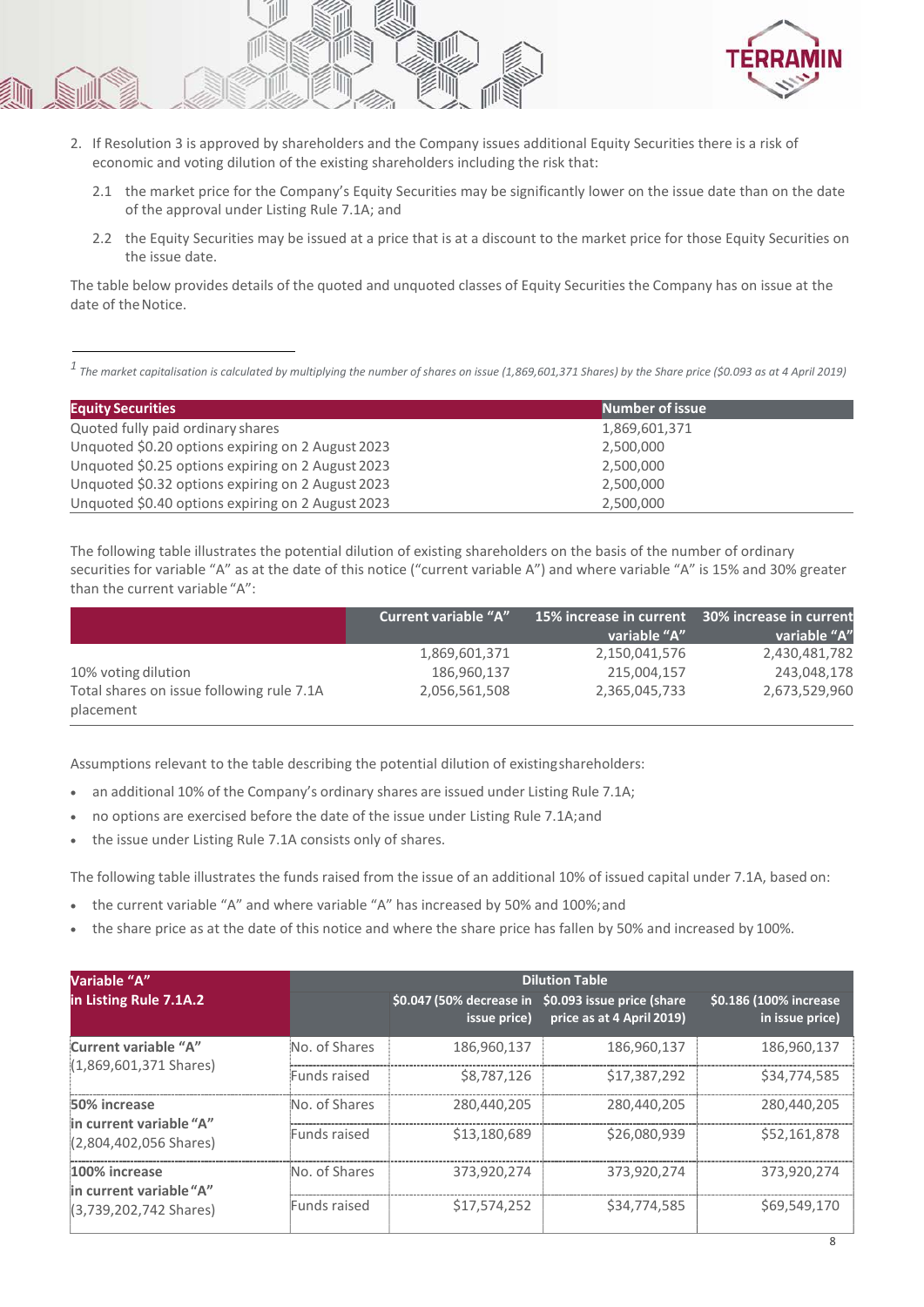

- 3. The Company may only issue Equity Securities during the 12 month period after the date of the Annual General Meeting (30 May 2019). The approval under this Resolution 3 for the issue of the Equity Securities will cease to be valid in the event that shareholders approve a transaction under Listing Rule 11.1.2 (a significant change to the nature or scale of activities) or Listing Rule 11.2 (the disposal of the main undertaking).
- 4. The Company may issue Equity Securities either for non-cash or cash consideration to fund the Company's exploration and development projects (specifically the Bird-in-Hand and Tala Hamza Projects) and the repayment of debts in the next year.
- 5. As at the date of this Notice, the Company has not formed any specific intentions regarding who may be offered securities under a placement pursuant to Listing Rule 7.1A. No decision has been made regarding allottees. The allottees may include either existing security holders or new investors who are not related parties or associates of related parties and have not previously been a shareholder, or a combination of both.
- 6. The Company has obtained shareholder approval under Listing Rule 7.1A at its last Annual General Meeting on 30 May 2018. Since that date, the Company issued 123,331 fully paid ordinary shares and 10,000,000 options as described below; representing an additional 0.54% of the total number of Equity Securities on issue as at the date of this notice of meeting.

| Date of issue | <b>Number and class of Equity</b><br>Securities, recipient and<br><b>Summary of Key terms</b>                                                                                     | <b>Issue price of Equity Securities</b><br>and discount (if any) to closing<br>market price on the date of the<br><b>issue</b>                                                                     | If issued for cash - total<br>consideration, amount of cash<br>that has been spent and intended<br>use of remaining funds If issued<br>for non-cash – description of<br>consideration and current value of<br>that consideration |
|---------------|-----------------------------------------------------------------------------------------------------------------------------------------------------------------------------------|----------------------------------------------------------------------------------------------------------------------------------------------------------------------------------------------------|----------------------------------------------------------------------------------------------------------------------------------------------------------------------------------------------------------------------------------|
| 2 August 2018 | 10,000,000 unquoted options<br>issued to the Chief Executive<br>Officer and Company Secretary,<br>Richard Taylor.                                                                 | Nil consideration.                                                                                                                                                                                 | Not issued for cash.                                                                                                                                                                                                             |
| 5 July 2018   | A total of 123,331 new shares<br>issued to Martin Janes on<br>conversion of share rights issued<br>in accordance with the terms of<br>the Terramin Employee Share<br>Rights Plan. | Share rights originally issued at<br>prices determined by reference<br>to VWAP of shares trading 5<br>days prior to the end of each<br>quarter and ranging from<br>\$0.0947 to \$0.1587 per Share. | The share rights that converted to<br>shares formed part of Mr Janes'<br>remuneration under his<br>employment contract in lieu of<br>cash relating to an entitlement of<br>\$21,875 per quarter.                                 |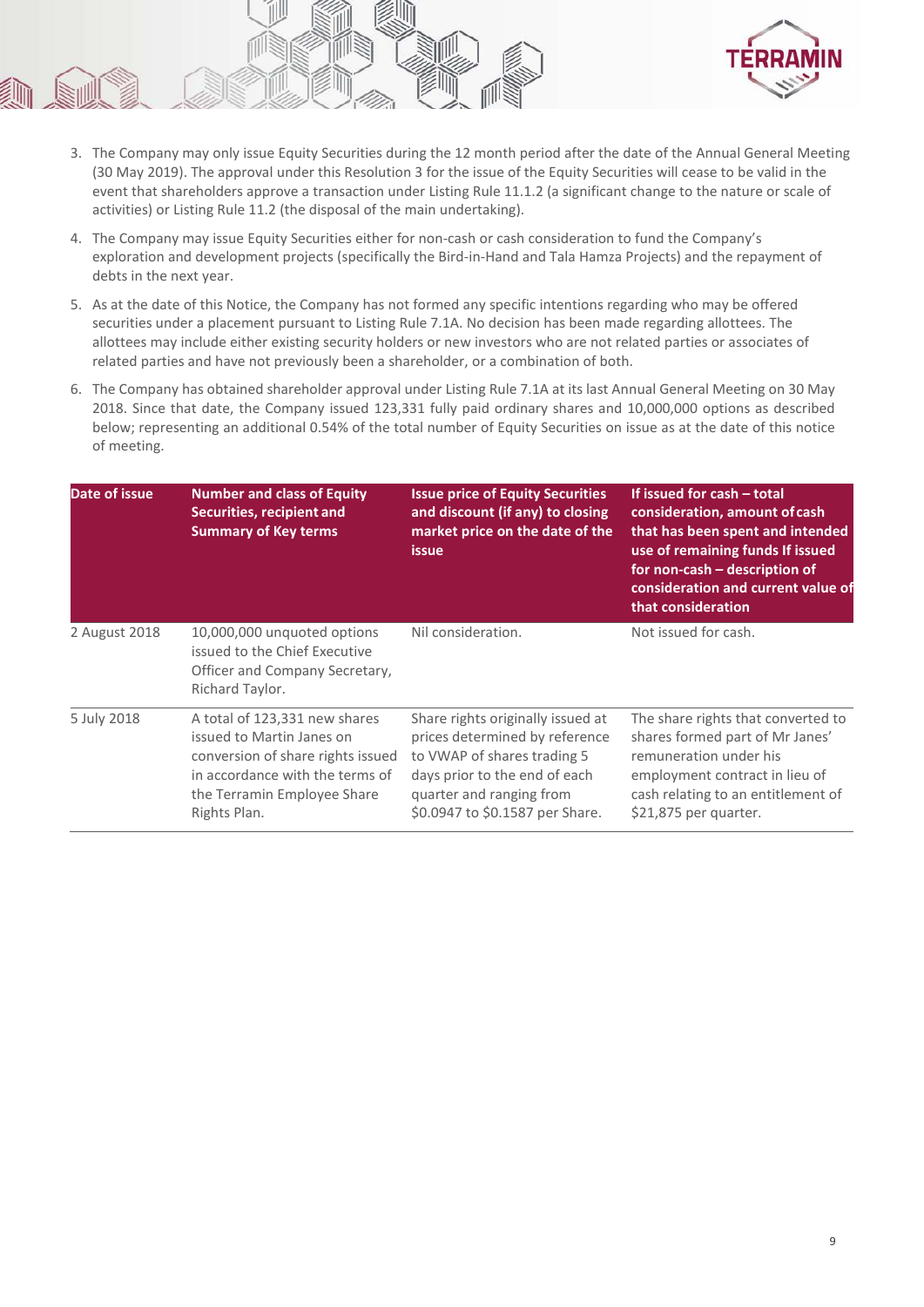



## **GLOSSARY**

In this Explanatory Memorandum and the Notice, the following terms have the following meanings unless the context otherwise requires:

**ASX** means ASX Ltd ABN 98 008 624 691 and, where the context requires, the Australian Securities Exchange operated by ASX Ltd.

**Board** means the Board of Directors of the Company.

**Closely Related Party** has the meaning given to that term in the CorporationsAct.

**Chairman** means the chairman at the Annual General meeting.

**Company** means Terramin Australia Limited ACN 062 576 238.

**Corporations Act** means Corporations Act 2001(Cth).

**Director** means a Director of the Company.

**Explanatory Memorandum** means this information attached to the Notice, which provides information to Shareholders about the Resolutions contained in theNotice.

**Key Management Personnel** or **KMP** has the meaning given to that term in the AccountingStandards.

**Listing Rules** means the listing rules ofASX.

**Notice** or **Notice of Meeting** means the Notice of Annual General Meeting accompanying this Explanatory Memorandum.

**Remuneration Report** means the remuneration report contained within the 2018 Company's Annual Report.

**Restricted Person** means the Key Management Personnel and their Closely Related Parties.

**Share** means a fully paid ordinary share in the capital of the Company.

**Shareholder** means a holder of shares.

**Specified Executive** has the meaning given to that term in the Accounting Standards.

**VWAP** means the volume weighted average share price.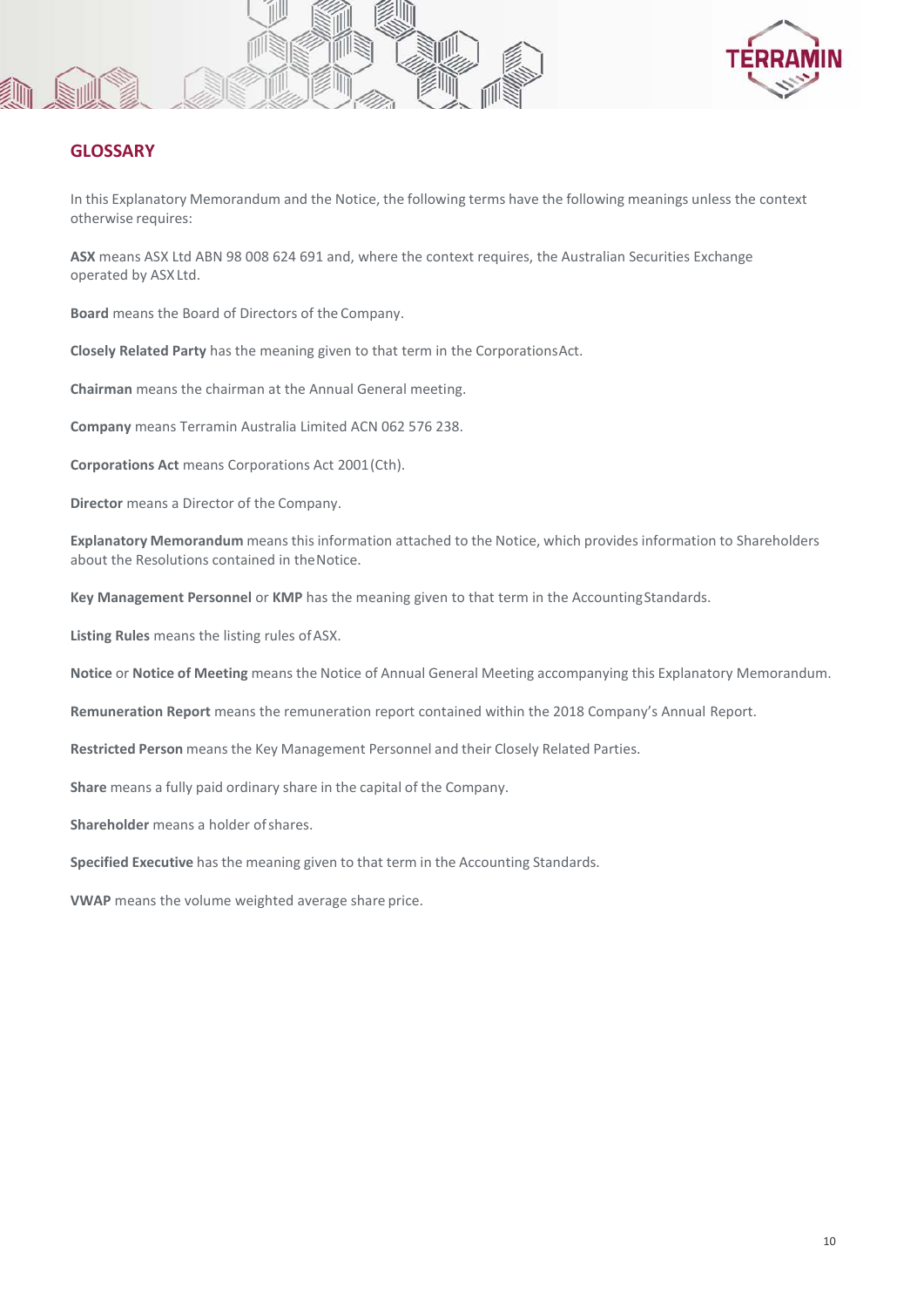

ABN 67 062 576 238

TZN MR SAM SAMPLE FLAT 123 123 SAMPLE STREET THE SAMPLE HILL SAMPLE ESTATE SAMPLEVILLE VIC 3030

## **Lodge your vote:**

**Online:** www.investorvote.com.au  $\boxed{\Box}$ 



Computershare Investor Services Pty Limited GPO Box 242 Melbourne Victoria 3001 Australia

Alternatively you can fax your form to (within Australia) 1800 783 447 (outside Australia) +61 3 9473 2555

For Intermediary Online subscribers only (custodians) www.intermediaryonline.com

**For all enquiries call:** (within Australia) 1300 556 161

(outside Australia) +61 3 9415 4000

**XX**

# **Proxy Form**

## **Vote and view the annual report online**

Go to www.investorvote.com.au **or** scan the QR Code with your mobile device. Follow the instructions on the secure website to vote. •  $\square$  :

## **Your access information that you will need to vote:**

#### **Control Number: 999999**

#### **SRN/HIN: I9999999999 PIN: 99999**

PLEASE NOTE: For security reasons it is important that you keep your SRN/HIN confidential.



## **For your vote to be effective it must be received by 11:00am (Melbourne time) Tuesday 28 May 2019**

## **How to Vote on Items of Business**

All your securities will be voted in accordance with your directions.

## **Appointment of Proxy**

**Voting 100% of your holding:** Direct your proxy how to vote by marking one of the boxes opposite each item of business. If you do not mark a box your proxy may vote or abstain as they choose (to the extent permitted by law). If you mark more than one box on an item your vote will be invalid on that item.

**Voting a portion of your holding:** Indicate a portion of your voting rights by inserting the percentage or number of securities you wish to vote in the For, Against or Abstain box or boxes. The sum of the votes cast must not exceed your voting entitlement or 100%.

**Appointing a second proxy:** You are entitled to appoint up to two proxies to attend the meeting and vote on a poll. If you appoint two proxies you must specify the percentage of votes or number of securities for each proxy, otherwise each proxy may exercise half of the votes. When appointing a second proxy write both names and the percentage of votes or number of securities for each in Step 1 overleaf.

**A proxy need not be a securityholder of the Company.**

## **Signing Instructions for Postal Forms**

**Individual:** Where the holding is in one name, the securityholder must sign.

**Joint Holding:** Where the holding is in more than one name, all of the securityholders should sign.

**Power of Attorney:** If you have not already lodged the Power of Attorney with the registry, please attach a certified photocopy of the Power of Attorney to this form when you return it.

**Companies:** Where the company has a Sole Director who is also the Sole Company Secretary, this form must be signed by that person. If the company (pursuant to section 204A of the Corporations Act 2001) does not have a Company Secretary, a Sole Director can also sign alone. Otherwise this form must be signed by a Director jointly with either another Director or a Company Secretary. Please sign in the appropriate place to indicate the office held. Delete titles as applicable.

## **Attending the Meeting**

Bring this form to assist registration. If a representative of a corporate securityholder or proxy is to attend the meeting you will need to provide the appropriate "Certificate of Appointment of Corporate Representative" prior to admission. A form of the certificate may be obtained from Computershare or online at www.investorcentre.com under the help tab, "Printable Forms".

**Comments & Questions:** If you have any comments or questions for the company, please write them on a separate sheet of paper and return with this form.



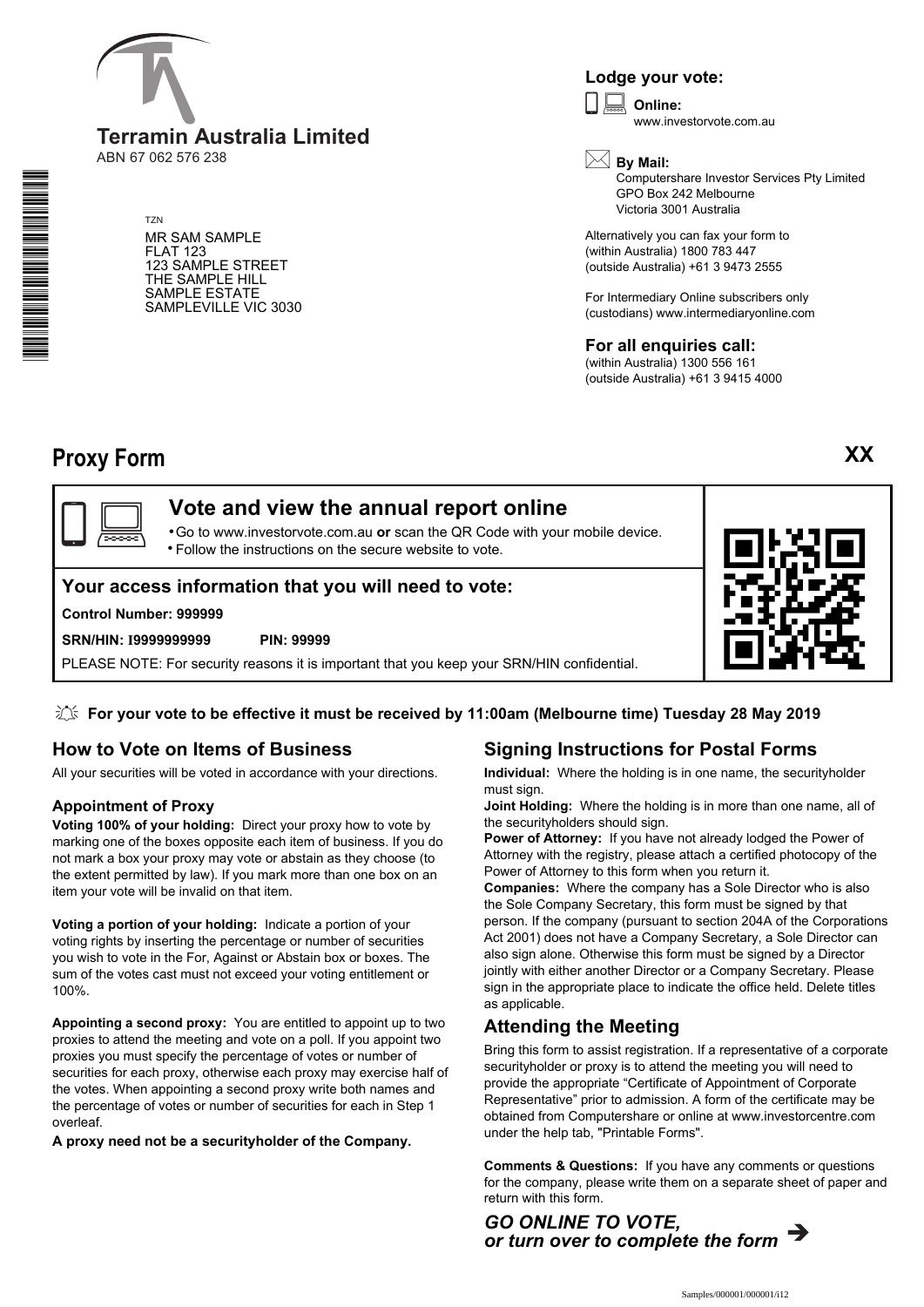

| 3. | Approval to issue an additional 10% of Issued Capital over a 12 month period |  |
|----|------------------------------------------------------------------------------|--|

The Chairman of the Meeting intends to vote undirected proxies in favour of each item of business. In exceptional circumstances, the Chairman of the Meeting may change his/her voting intention on any resolution, in which case an ASX announcement will be made.

| Individual or Securityholder 1           | Securityholder 2 |                  |                                   | Securityholder 3 |  |  |
|------------------------------------------|------------------|------------------|-----------------------------------|------------------|--|--|
| Sole Director and Sole Company Secretary | <b>Director</b>  |                  | <b>Director/Company Secretary</b> |                  |  |  |
|                                          |                  | Contact          |                                   |                  |  |  |
| Contact                                  |                  | Daytime          |                                   |                  |  |  |
| Name                                     |                  | <b>Telephone</b> |                                   | <b>Date</b>      |  |  |

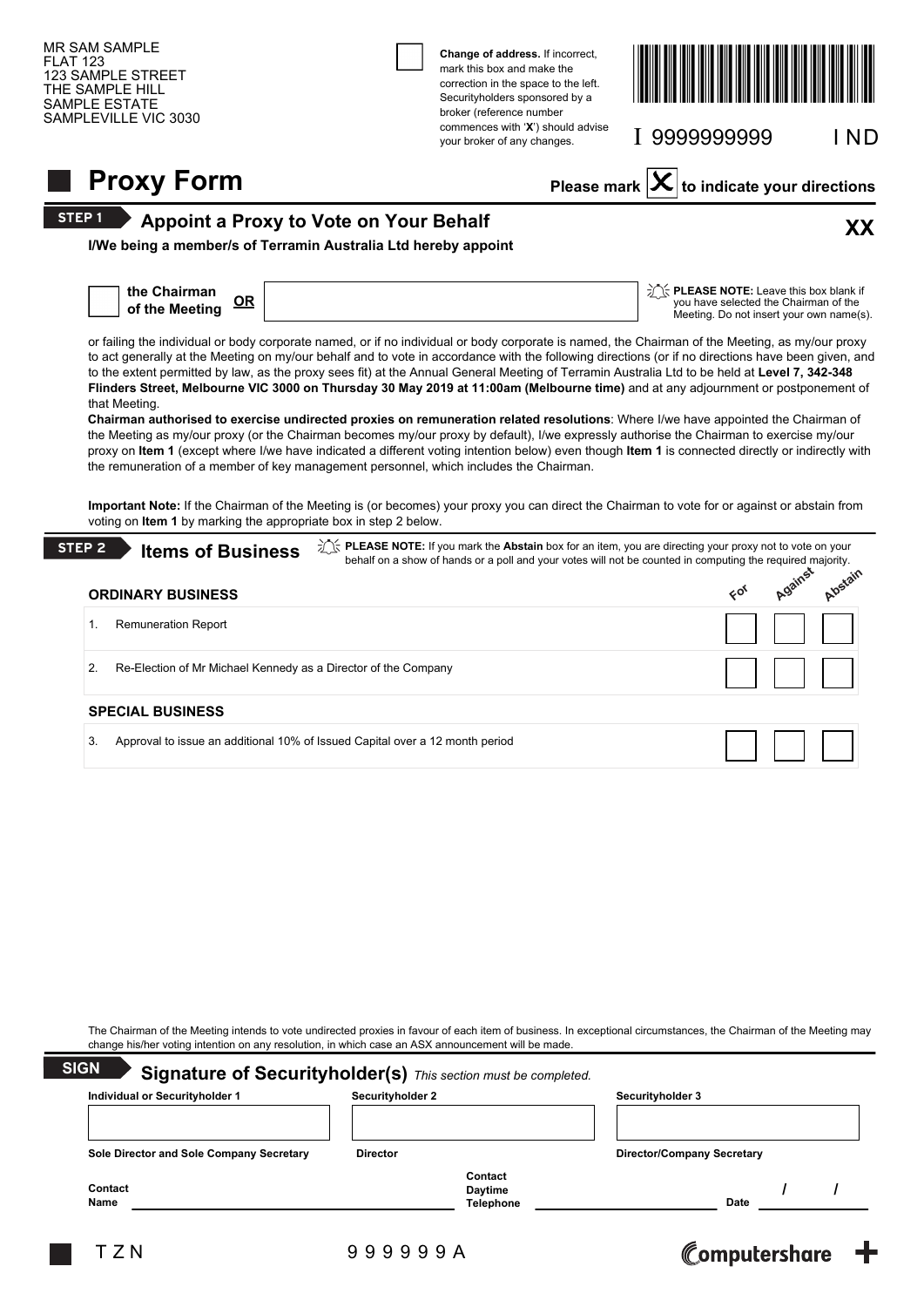

Unit 7 202-208 Glen Osmond Road FULLARTON SA 5063

ABN 67 062 576 238

#### TZNRM

MR RETURN SAMPLE 123 SAMPLE STREET SAMPLE SURBURB SAMPLETOWN VIC 3030

Dear Securityholder,

We have been trying to contact you in connection with your securityholding in Terramin Australia Ltd. Unfortunately, our correspondence has been returned to us marked "Unknown at the current address". For security reasons we have flagged this against your securityholding which will exclude you from future mailings, other than notices of meeting.

Please note if you have previously elected to receive a hard copy Annual Report (including the financial report, directors' report and auditor's report) the dispatch of that report to you has been suspended but will be resumed on receipt of instructions from you to do so.

We value you as a securityholder and request that you supply your current address so that we can keep you informed about our Company. Where the correspondence has been returned to us in error we request that you advise us of this so that we may correct our records.

You are requested to include the following;

- > Securityholder Reference Number (SRN);
- > ASX trading code;
- > Name of company in which security is held;
- > Old address; and
- > New address.

Please ensure that the notification is signed by all holders and forwarded to our Share Registry at:

Computershare Investor Services Pty Limited GPO Box 2975 Melbourne Victoria 3001 Australia

Note: If your holding is sponsored within the CHESS environment you need to advise your sponsoring participant (in most cases this would be your broker) of your change of address so that your records with CHESS are also updated.

Yours sincerely

Feng Sheng Chairman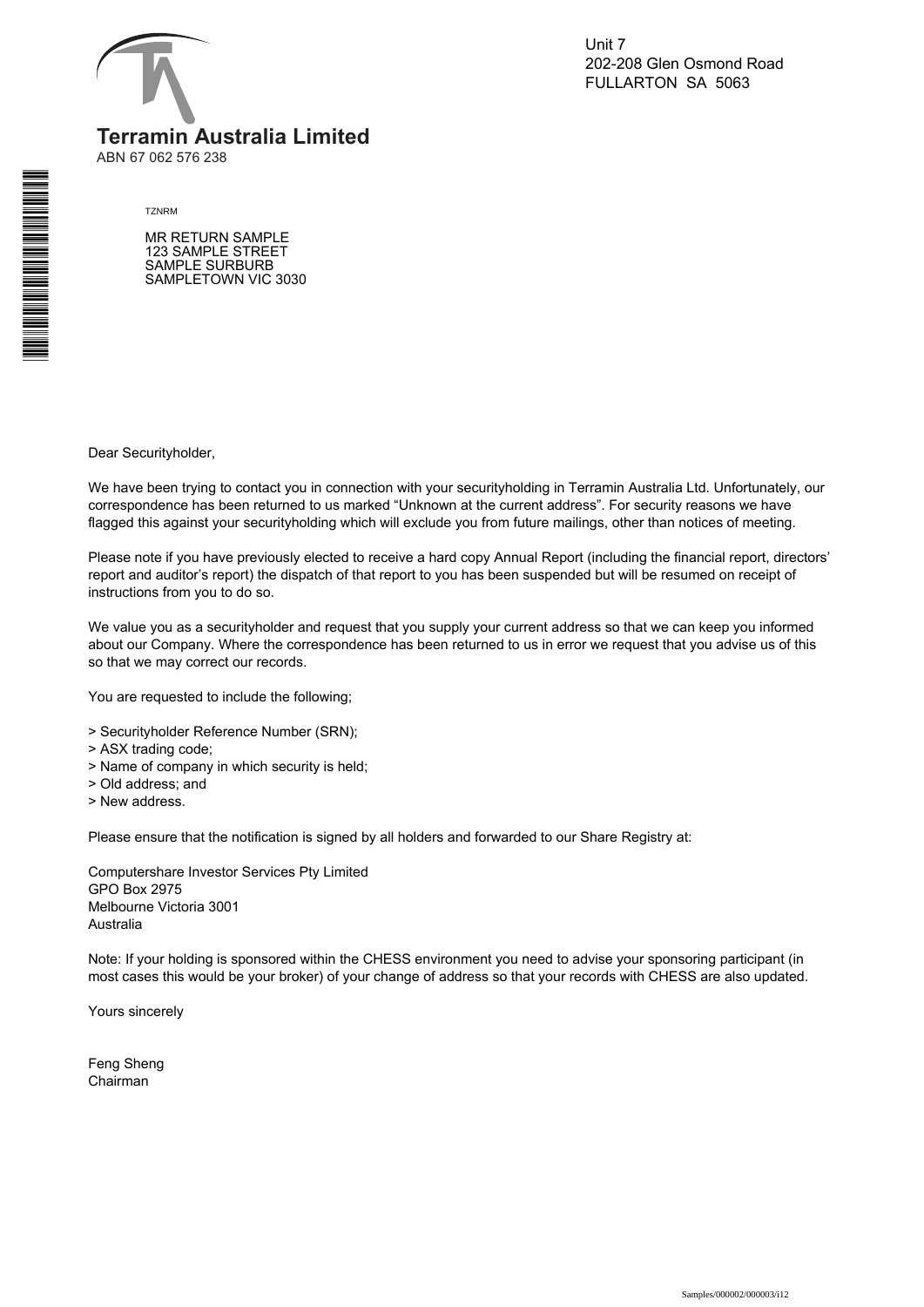

ABN 67 062 576 238

**TZNRM** 

MR RETURN SAMPLE 123 SAMPLE STREET SAMPLE SURBURB SAMPLETOWN VIC 3030

## **Lodge your vote:**

**Online:** www.investorvote.com.au  $\boxed{\Box}$ 



Computershare Investor Services Pty Limited GPO Box 242 Melbourne Victoria 3001 Australia

Alternatively you can fax your form to (within Australia) 1800 783 447 (outside Australia) +61 3 9473 2555

For Intermediary Online subscribers only (custodians) www.intermediaryonline.com

**For all enquiries call:** (within Australia) 1300 556 161

(outside Australia) +61 3 9415 4000

## **Proxy Form**

\*<br>\* London<br>\* London<br>\* London<br>\* London



Go to www.investorvote.com.au **or** scan the QR Code with your mobile device. Follow the instructions on the secure website to vote. •

## **Your access information that you will need to vote:**

**Control Number: 999999**

**PIN: 99999**

PLEASE NOTE: For security reasons it is important that you keep your SRN/HIN confidential.



**For your vote to be effective it must be received by 11:00am (Melbourne time) Tuesday 28 May 2019**

## **How to Vote on Items of Business**

All your securities will be voted in accordance with your directions.

## **Appointment of Proxy**

**Voting 100% of your holding:** Direct your proxy how to vote by marking one of the boxes opposite each item of business. If you do not mark a box your proxy may vote or abstain as they choose (to the extent permitted by law). If you mark more than one box on an item your vote will be invalid on that item.

**Voting a portion of your holding:** Indicate a portion of your voting rights by inserting the percentage or number of securities you wish to vote in the For, Against or Abstain box or boxes. The sum of the votes cast must not exceed your voting entitlement or 100%.

**Appointing a second proxy:** You are entitled to appoint up to two proxies to attend the meeting and vote on a poll. If you appoint two proxies you must specify the percentage of votes or number of securities for each proxy, otherwise each proxy may exercise half of the votes. When appointing a second proxy write both names and the percentage of votes or number of securities for each in Step 1 overleaf.

**A proxy need not be a securityholder of the Company.**

## **Signing Instructions for Postal Forms**

**Individual:** Where the holding is in one name, the securityholder must sign.

**Joint Holding:** Where the holding is in more than one name, all of the securityholders should sign.

**Power of Attorney:** If you have not already lodged the Power of Attorney with the registry, please attach a certified photocopy of the Power of Attorney to this form when you return it.

**Companies:** Where the company has a Sole Director who is also the Sole Company Secretary, this form must be signed by that person. If the company (pursuant to section 204A of the Corporations Act 2001) does not have a Company Secretary, a Sole Director can also sign alone. Otherwise this form must be signed by a Director jointly with either another Director or a Company Secretary. Please sign in the appropriate place to indicate the office held. Delete titles as applicable.

## **Attending the Meeting**

Bring this form to assist registration. If a representative of a corporate securityholder or proxy is to attend the meeting you will need to provide the appropriate "Certificate of Appointment of Corporate Representative" prior to admission. A form of the certificate may be obtained from Computershare or online at www.investorcentre.com under the help tab, "Printable Forms".

**Comments & Questions:** If you have any comments or questions for the company, please write them on a separate sheet of paper and return with this form.